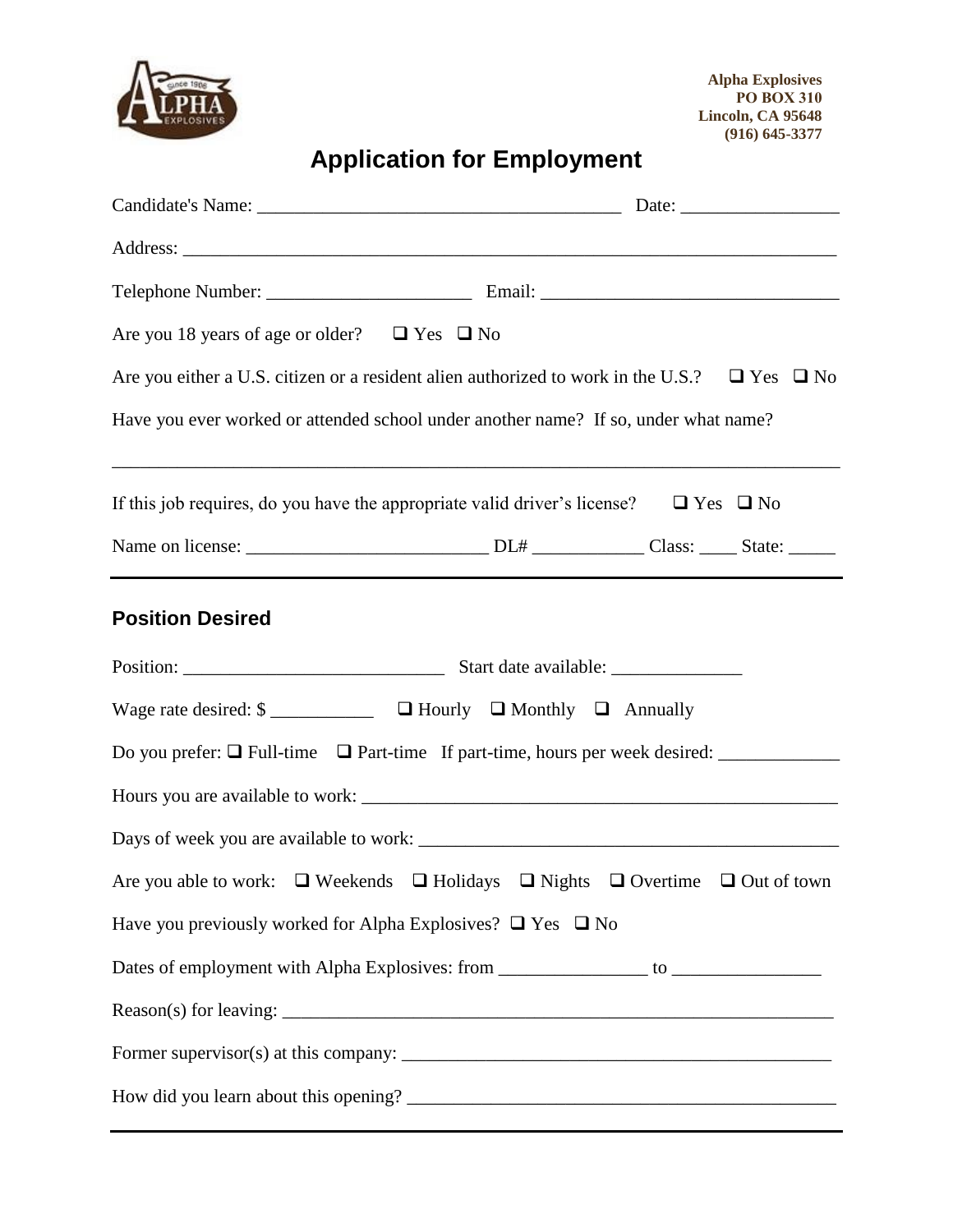

#### **Education**

| High School:                                 | Graduated?<br>$\Box$ Yes $\Box$ No | Course of Study: |
|----------------------------------------------|------------------------------------|------------------|
| <b>Technical School:</b>                     | Graduated?<br>$\Box$ Yes $\Box$ No | Course of Study: |
| College/University:                          | Graduated?<br>$\Box$ Yes $\Box$ No | Course of Study: |
| <b>Post-Graduate Education:</b>              | Graduated?<br>$\Box$ Yes $\Box$ No | Course of Study: |
| Other education, training or special skills: |                                    |                  |

**Skills**

## **Licenses or Certificates**

| <b>Military History</b> |  |
|-------------------------|--|
| Branch of service:      |  |
|                         |  |
|                         |  |
|                         |  |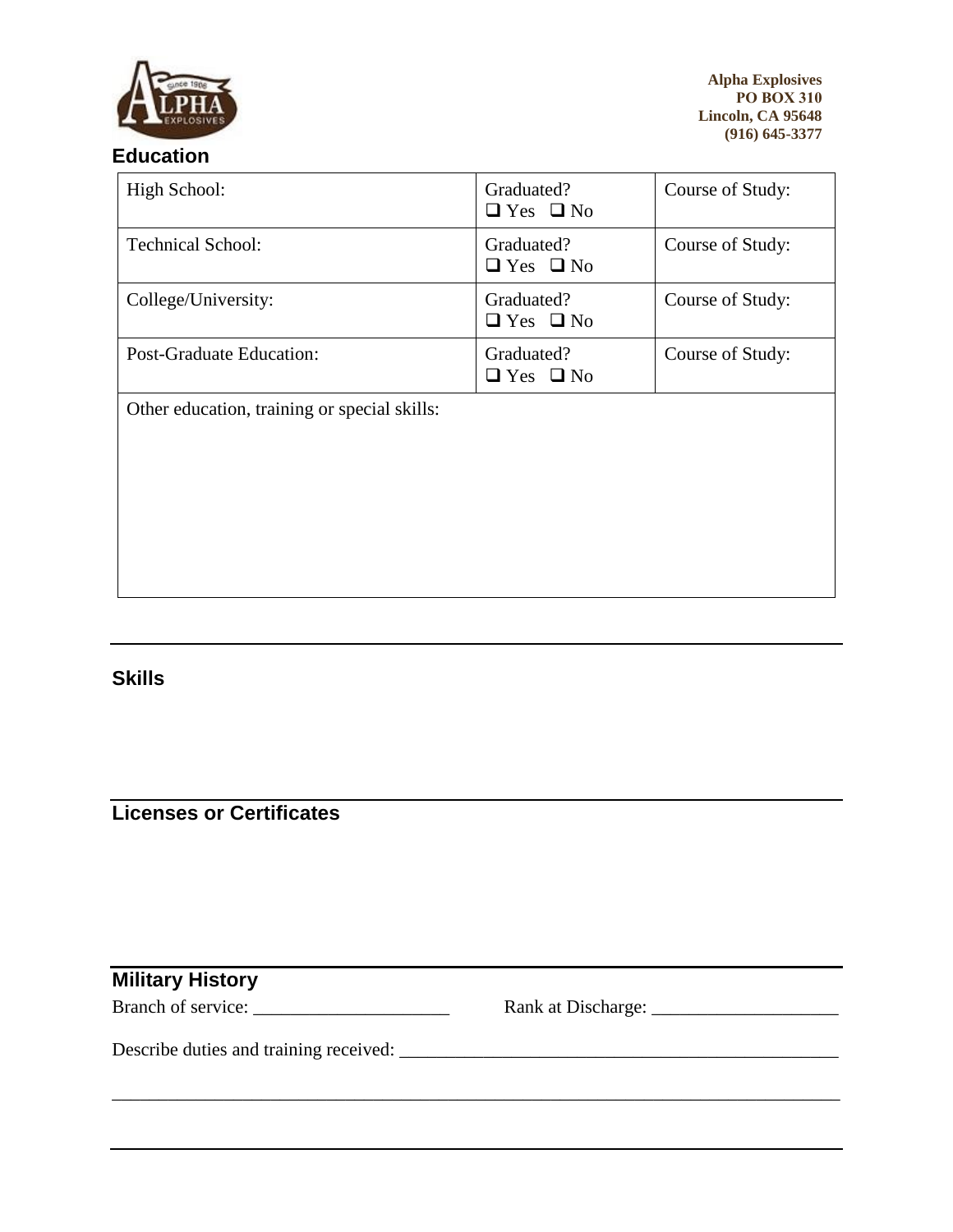

# **Work Experience**

| Please list all previous employment, beginning with the most recent. If you need more room, you may attach<br>another sheet of paper. |                       |          |                                         |
|---------------------------------------------------------------------------------------------------------------------------------------|-----------------------|----------|-----------------------------------------|
| Employer:                                                                                                                             |                       | Address: |                                         |
| From<br>To                                                                                                                            | <b>Position Held:</b> |          | Reason for Leaving:                     |
| Supervisor's Name & Title:                                                                                                            |                       |          | May we contact?<br>$\Box$ Yes $\Box$ No |
| <b>Description of Duties:</b>                                                                                                         |                       |          |                                         |
|                                                                                                                                       |                       |          |                                         |

| Employer:                     |                       | Address: |                                         |
|-------------------------------|-----------------------|----------|-----------------------------------------|
| To<br>From                    | <b>Position Held:</b> |          | Reason for Leaving:                     |
| Supervisor's Name & Title:    |                       |          | May we contact?<br>$\Box$ Yes $\Box$ No |
| <b>Description of Duties:</b> |                       |          |                                         |
|                               |                       |          |                                         |

| Employer:                     |                       | Address: |                                         |
|-------------------------------|-----------------------|----------|-----------------------------------------|
| From<br>To                    | <b>Position Held:</b> |          | Reason for Leaving:                     |
| Supervisor's Name & Title:    |                       |          | May we contact?<br>$\Box$ Yes $\Box$ No |
| <b>Description of Duties:</b> |                       |          |                                         |